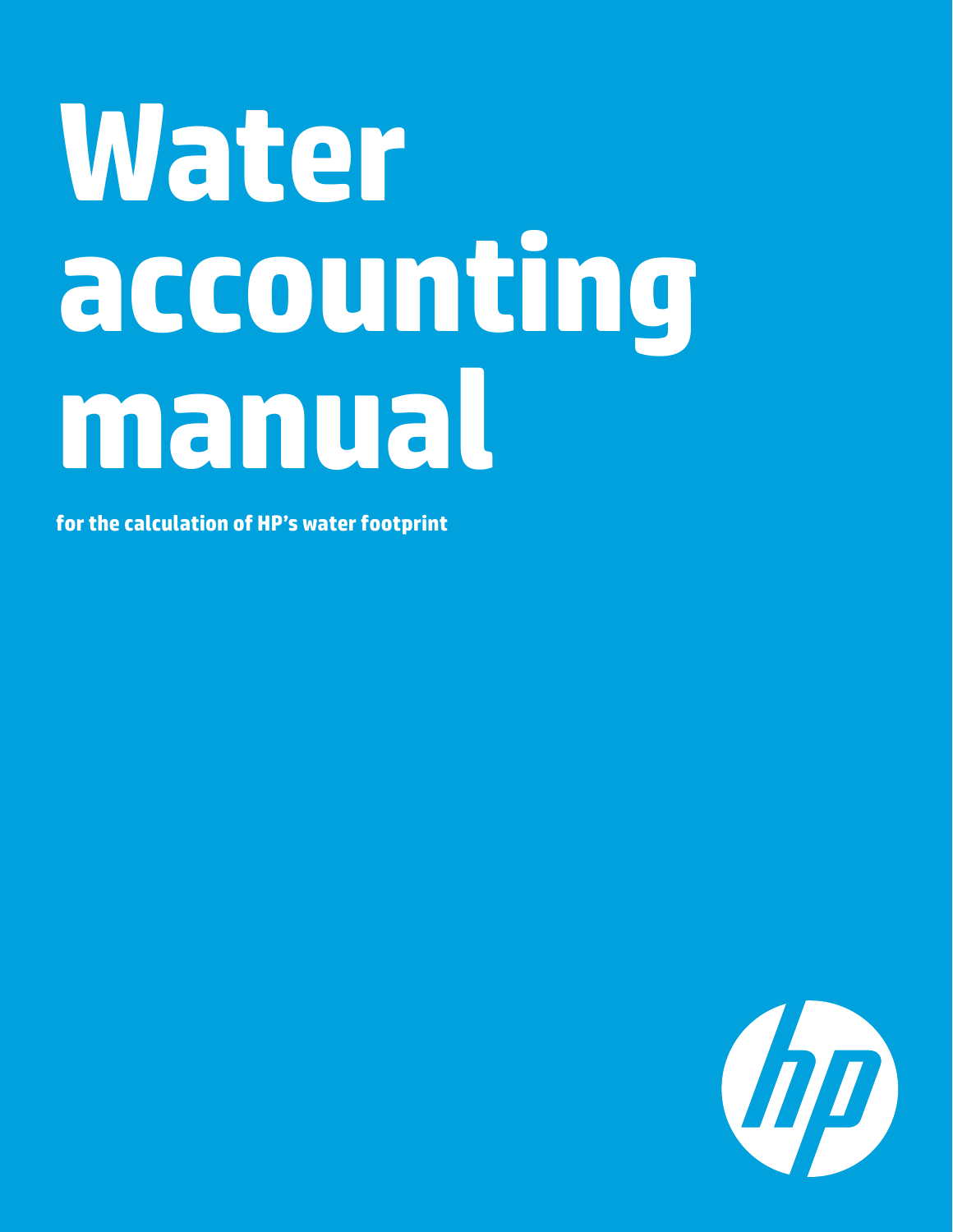- • Purpose of [document](#page-1-0)
- • Water reporting [standards](#page-1-1) and [definitions](#page-1-1)
- • [Organizational](#page-1-2) boundaries

• Time [boundaries](#page-1-3) Calculation [methodology](#page-2-0) Method [maintenance](#page-4-0) Record [retention](#page-4-1)

## <span id="page-1-0"></span>**Purpose of document**

This document outlines the method to calculate Hewlett-Packard's (HP) water footprint, as defined in the Water reporting standards and definitions section below, and as communicated in HP's Living [Progress](http://h20195.www2.hp.com/V2/GetDocument.aspx?docname=4AA5-2728ENW&cc=us&lc=en) Report (LPR).

## <span id="page-1-1"></span>**Water reporting standards and definitions**

## **Standards**

HP's water calculation method is designed to clearly communicate how water is used across the company's operations, products and supply chain. The method draws on some of the concepts expressed in the globally-recognized corporate water footprint standard developed by the Water Footprint Network (WFN). This standard is described in detail in WFN's The Water Footprint [Assessment](http://www.waterfootprint.org/downloads/TheWaterFootprintAssessmentManual.pdf) Manual: Setting the global [standard,](http://www.waterfootprint.org/downloads/TheWaterFootprintAssessmentManual.pdf) 2011. HP's methodology also uses principles derived from generally accepted financial accounting and reporting principles, including relevance, completeness, consistency, transparency and accuracy. However, HP's method is fundamentally its own because HP aims to communicate water used to produce energy across the value chain, a concept that the WFN does not emphasize. HP recognizes that, as a result, its water footprint may not be fully comparable with that of other companies at the present time.

HP reports water consumption in cubic meters ( $m<sup>3</sup>$ ).

## **Definitions – Consumption and withdrawal**

HP's methodology utilizes definitions provided by the United States [Geological](http://water.usgs.gov/wsc/glossary.html) Survey:

- • **Consumption**-Water that has been permanently removed from the immediate water environment through processes such as evaporation, transpiration or incorporation into products or crops
- • **Withdrawal**-Water that has been diverted or withdrawn from a surface water or groundwater source

For all categories of the water footprint except operations, HP reports consumption. For its own direct operations, HP reports all water withdrawn from municipal sources for use in its operations as consumed.

## **Definitions – Direct and indirect**

HP's methodology includes two key categories of water consumption:

- **Direct consumption**-Water consumed in (1) HP's own operations, or (2) in the operations of HP's suppliers.
- **· Indirect consumption**-Water consumed by activities needed to produce: (1) electricity for HP's operations or those of its suppliers, (2) electricity to power HP's products, and (3) paper for use with HP's printing products.1

## <span id="page-1-2"></span>**Organizational boundaries**

HP calculates the water footprint for all sites within its operational control.2 HP also models the water footprint for the production supply chain and product use phases of its value chain. HP does not model its non-production supply chain at this time. Regarding the product use phase, HP includes in its scope all devices sold by HP in the reporting year (i.e., it captures the estimated future life of those products), or devices owned by HP and operated on behalf of enterprise customers in the reporting year.

# <span id="page-1-3"></span>**Time boundaries**

HP accounts for and reports water consumed to produce and use the HP products shipped within the applicable reporting year on a fiscal year basis: November 1st through October 31st. The first year that HP reported its water footprint in the LPR was in the fiscal year 2013 (FY13) report. However, the actual data used in the calculations is from the previous fiscal year (FY12).HP accounts for water consumption at the following points:

- Occurs simultaneously with the activity (for example, the water used to generate electricity for HP manufacturing sites) and is reported in the period when the activity occurred
- May have occurred in previous periods (for example, the water used to produce goods purchased by HP to produce a product sold in the current period) but is reported in the current period because product sale occurs in the current period
- • Is expected to occur in future years because the activities in the reporting year have long-term water consumption impacts (for example, the water that will be used to generate electricity for an HP product that has not yet reached the end consumer). In this case, the consumption reported in the current period has not yet occurred, but is expected to occur in the future as a result of the products sold in the reporting period.

<sup>1</sup> Product-use electricity consumption and paper use were identified as the most material impacts in the product use phase of the value chain based on HP's Scope 3 greenhouse gas emissions footprint and lifecycle assessment (LCA) data from the American Forest & Paper Association and the Forest Products Association of Canada.

<sup>2</sup> Operational control is defined as sites listed in HP's global real estate database that are owned or leased by HP, or by a joint venture in which HP has at least a 50% share. It does not include sites owned or leased by HP employees for telecommuting (e.g., residences for telecommuting employees).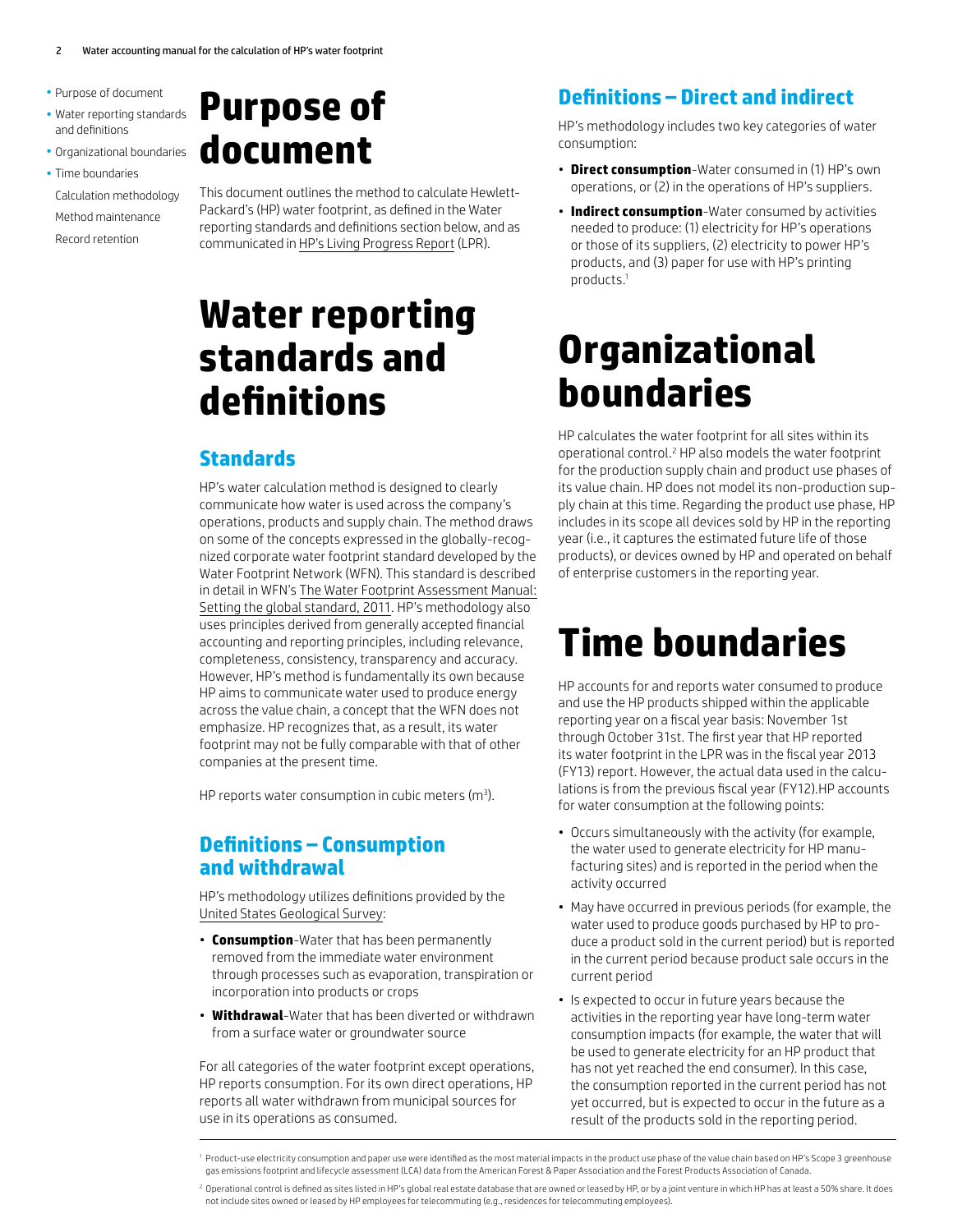Purpose of [document](#page-1-0) Water reporting [standards](#page-1-1) and [definitions](#page-1-1) [Organizational](#page-1-2) boundaries Time [boundaries](#page-1-3)

• Calculation [methodology](#page-2-0) Method [maintenance](#page-4-0) Record [retention](#page-4-1)

## <span id="page-2-0"></span>**Calculation methodology**

The tables below provide specific information on data collection and estimation methodologies, including assumptions, for each category of the water footprint.

## **Direct consumption**

#### **Overview**

HP reports direct consumption for its own operations and direct consumption for the operations of its suppliers.

- • **Operations**-Direct consumption for operations is based on meter readings as well as estimates
- • **Suppliers**-Direct consumption for suppliers is estimated with EIO-LCA modeling.

| <b>Type</b>       | <b>Boundary</b>                                                     | Inputs, methodology and assumptions                                                                                                                                                                                                                                                                                                                                                                                                                            |                                  |                      |  |
|-------------------|---------------------------------------------------------------------|----------------------------------------------------------------------------------------------------------------------------------------------------------------------------------------------------------------------------------------------------------------------------------------------------------------------------------------------------------------------------------------------------------------------------------------------------------------|----------------------------------|----------------------|--|
| <b>Operations</b> | <b>Facilities within</b><br>HP's operational<br>control             | Input data<br>Input data is based on site meter readings, utility invoices or estimated data using an HP calculated intensity<br>factor.                                                                                                                                                                                                                                                                                                                       |                                  |                      |  |
|                   |                                                                     | For estimations, calculations are based on internal analysis of water consumption intensity (liters per<br>square feet) for each region and facility type.                                                                                                                                                                                                                                                                                                     |                                  |                      |  |
|                   |                                                                     | <b>Facility types include:</b> (1) Operational (primarily data centers and offices), and (2) Vacant. The intensity<br>factor is derived from actual consumption data from comparable sites.                                                                                                                                                                                                                                                                    |                                  |                      |  |
|                   |                                                                     | As of 2013, the six regional facility type intensity factor values are:                                                                                                                                                                                                                                                                                                                                                                                        |                                  |                      |  |
|                   |                                                                     | <b>Region</b>                                                                                                                                                                                                                                                                                                                                                                                                                                                  | <b>Operational factor</b>        | <b>Vacant factor</b> |  |
|                   |                                                                     | AMS                                                                                                                                                                                                                                                                                                                                                                                                                                                            | 25.1 L / $ft2$                   | 8.28 L / $ft^2$      |  |
|                   |                                                                     | APJ                                                                                                                                                                                                                                                                                                                                                                                                                                                            | 24.23 L / ft <sup>2</sup>        | 8.0 L / $ft^2$       |  |
|                   |                                                                     | EMEA                                                                                                                                                                                                                                                                                                                                                                                                                                                           | 14.74 L / $ft^2$                 | 4.86 L / $ft^2$      |  |
|                   |                                                                     | <b>For estimated data</b><br>Direct operations water consumption (L) = Facility area (ft. <sup>2</sup> )* Regional facility type intensity factor (L / ft. <sup>2</sup> )                                                                                                                                                                                                                                                                                      |                                  |                      |  |
|                   |                                                                     | <b>Notes and assumptions</b><br>• Reported data is based on water withdrawn from municipal sources for use in HP's operations. Because<br>all discharges and/or evaporation rates are not tracked, all water in direct operations is assumed to be<br>consumed.                                                                                                                                                                                                |                                  |                      |  |
|                   |                                                                     | . Water used by on-site generators (producing electricity) cannot be separated out from the total. This<br>amount may be double-counted, as the "Indirect Operations Water Consumption" count in Section 4.2<br>below also includes on-site electricity generation. However, on-site generation is a relatively small<br>portion of HP's overall electricity mix. The potential double-count means that HP's water footprint takes<br>a conservative approach. |                                  |                      |  |
| <b>Suppliers</b>  | <b>Facilities within</b><br>HP suppliers'<br>operational<br>control | Input data<br>HP uses an EIO-LCA to estimate water consumption of its suppliers based on the dollar amount HP spends<br>for each sector type. HP uses relevant EIO-LCA factors and updates those based on internal tools that use<br>revenue as a proxy for water consumption to develop HP-specific factors.<br>As of 2013, the EIO-LCA factor values (and the relative shares from non-power generation activities) are:                                     |                                  |                      |  |
|                   |                                                                     | • Device manufacturing: 793 m <sup>3</sup> / \$M (with 31% from non-power generation)                                                                                                                                                                                                                                                                                                                                                                          |                                  |                      |  |
|                   |                                                                     | • Services: 381 m <sup>3</sup> / \$M (40%)                                                                                                                                                                                                                                                                                                                                                                                                                     |                                  |                      |  |
|                   |                                                                     | • Printing: 1565 m <sup>3</sup> / \$M (78%)                                                                                                                                                                                                                                                                                                                                                                                                                    |                                  |                      |  |
|                   |                                                                     | Additional Input data includes:                                                                                                                                                                                                                                                                                                                                                                                                                                |                                  |                      |  |
|                   |                                                                     | • Revenue by business segment (on a fiscal year basis, derived from Form 10-K)                                                                                                                                                                                                                                                                                                                                                                                 |                                  |                      |  |
|                   |                                                                     | . EIO-LCA conversion factors, including the ratio of power generation to non-power generation activities                                                                                                                                                                                                                                                                                                                                                       |                                  |                      |  |
|                   |                                                                     | . Internal adjustment factors to convert between withdrawal and consumption                                                                                                                                                                                                                                                                                                                                                                                    |                                  |                      |  |
|                   |                                                                     | Business segments are mapped to conversion factors as follows:                                                                                                                                                                                                                                                                                                                                                                                                 |                                  |                      |  |
|                   |                                                                     | <b>HP</b> segment                                                                                                                                                                                                                                                                                                                                                                                                                                              | <b>EIO-LCA conversion factor</b> |                      |  |
|                   |                                                                     | Personal Systems                                                                                                                                                                                                                                                                                                                                                                                                                                               | Device manufacturing             |                      |  |
|                   |                                                                     | Servers, Storage, Networking                                                                                                                                                                                                                                                                                                                                                                                                                                   | Device manufacturing             |                      |  |
|                   |                                                                     | <b>Printing Hardware</b>                                                                                                                                                                                                                                                                                                                                                                                                                                       | Printing                         |                      |  |
|                   |                                                                     | <b>Printing Supplies</b>                                                                                                                                                                                                                                                                                                                                                                                                                                       | Device manufacturing             |                      |  |
|                   |                                                                     | <b>Services</b>                                                                                                                                                                                                                                                                                                                                                                                                                                                | <b>Services</b>                  |                      |  |
|                   |                                                                     | Software, HPFS, Investments                                                                                                                                                                                                                                                                                                                                                                                                                                    | <b>Services</b>                  |                      |  |
|                   |                                                                     |                                                                                                                                                                                                                                                                                                                                                                                                                                                                |                                  |                      |  |
|                   |                                                                     | <b>Methodology</b><br>Direct water from suppliers ( $m^3$ ) = Revenue by HP business segment (\$M)* EIO-LCA conversion factor ( $m^3$                                                                                                                                                                                                                                                                                                                          |                                  |                      |  |

#### / \$M)\* proportion derived from non-power generation activities (%)\* conversion factor for withdrawal to consumption.

#### **Notes and assumptions**

• All segments of HP are accounted for in revenue calculations, excluding the "Eliminations of inter-segment net revenue and other" line item (which totalled only \$3.18M in 2012).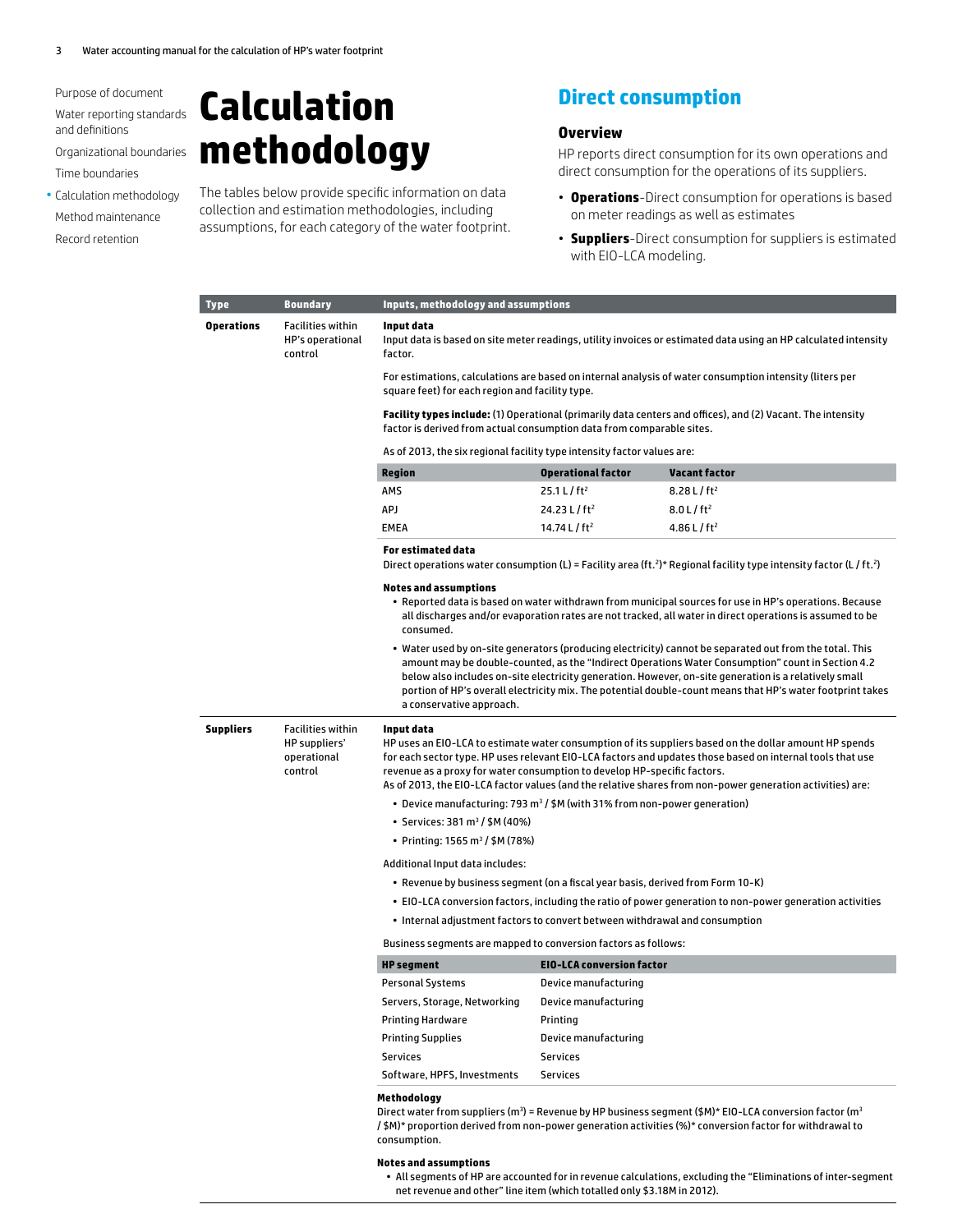Purpose of [document](#page-1-0) Water reporting [standards](#page-1-1) and [definitions](#page-1-1) [Organizational](#page-1-2) boundaries Time [boundaries](#page-1-3) Calculation [methodology](#page-2-0) Method [maintenance](#page-4-0) Record [retention](#page-4-1)

#### **Indirect consumption**

#### **Overview**

HP reports indirect water consumption for production of: (1) electricity for HP's operations, (2) electricity for HP's suppliers, (3) electricity to power HP's products, and (4) paper for use with HP's products.

- **Operations-**Indirect water consumption for operations is estimated based on total facility energy use.
- • **Suppliers**-Indirect water consumption for suppliers is estimated with EIO-LCA modeling.
- • **Product Use**-Indirect water consumption for product use is estimated based on electricity consumption derived from HP's reported Scope 3 greenhouse gas (GHG) emissions calculations for the product use phase.
- • **Paper Use**-Indirect water consumption for paper production is estimated using LCA data.

| <b>Type</b>       | <b>Boundary</b>                                                                                                          | Inputs, methodology and assumptions                                                                                                                                                                                                                                                                                                                                                                                 |                                                                                                                                                                                                                        |  |  |
|-------------------|--------------------------------------------------------------------------------------------------------------------------|---------------------------------------------------------------------------------------------------------------------------------------------------------------------------------------------------------------------------------------------------------------------------------------------------------------------------------------------------------------------------------------------------------------------|------------------------------------------------------------------------------------------------------------------------------------------------------------------------------------------------------------------------|--|--|
| <b>Operations</b> | <b>Facilities within</b><br>HP's operational<br>control                                                                  | Input data<br>• Total annual energy consumption (in kWh) for all facilities within its operational control<br>• Water consumption factor                                                                                                                                                                                                                                                                            |                                                                                                                                                                                                                        |  |  |
|                   |                                                                                                                          | Indirect water consumption ( $m^3$ ) = Total energy consumption (all types) from operations (kWh)* Water<br>consumption factor (m <sup>3</sup> / MWh)                                                                                                                                                                                                                                                               |                                                                                                                                                                                                                        |  |  |
|                   |                                                                                                                          | <b>Notes and assumptions</b><br>The mix of electricity HP purchases is in line with the worldwide energy mix captured in the water •<br>consumption factor (per IEA data cited below"cited below").                                                                                                                                                                                                                 |                                                                                                                                                                                                                        |  |  |
|                   |                                                                                                                          | Outlook 2013", November 2013                                                                                                                                                                                                                                                                                                                                                                                        | . 2011 worldwide energy fuel mix data supplied by the International Energy Agency (IEA) in: "World Energy                                                                                                              |  |  |
|                   |                                                                                                                          | • Average water consumption by fuel type data supplied by the National Renewable Energy Laboratory<br>(NREL) in: Macknick, et al., "Operational water consumption and withdrawal factors for electricity gener-<br>ating technologies: A review of existing literature", Environmental Research Letters, volume 7, number 4:<br>December 2012.                                                                      |                                                                                                                                                                                                                        |  |  |
|                   |                                                                                                                          |                                                                                                                                                                                                                                                                                                                                                                                                                     | • As of 2013, the water consumption factor value is 4.4 $\mathrm{m}^3$ / MWh.                                                                                                                                          |  |  |
|                   |                                                                                                                          | • Water consumption for electricity generated from oil combustion is the same as water consumption for<br>electricity generated from natural gas combustion. This assumption is reasonable given that oil is likely<br>converted to electricity in similar ways to natural gas, and because oil represents a small portion of the<br>total fuel in the electricity mix specified by the NREL fuel consumption data. |                                                                                                                                                                                                                        |  |  |
|                   |                                                                                                                          |                                                                                                                                                                                                                                                                                                                                                                                                                     |                                                                                                                                                                                                                        |  |  |
| <b>Suppliers</b>  | <b>Facilities within</b><br>HP suppliers'<br>operational<br>control (does<br>not include<br>non-production<br>suppliers) | Input data<br>HP uses an EIO-LCA to estimate water consumption of its suppliers based on the dollar amount HP spends<br>for each sector type. HP uses relevant EIO-LCA factors and updates those based on internal tools that use<br>revenue as a proxy for water consumption to develop HP-specific factors.                                                                                                       |                                                                                                                                                                                                                        |  |  |
|                   |                                                                                                                          | As of 2013, the EIO-LCA factor values (and the relative shares from non-power generation<br>activities) are:                                                                                                                                                                                                                                                                                                        |                                                                                                                                                                                                                        |  |  |
|                   |                                                                                                                          | • Device manufacturing: 793 $m^3$ / \$M (with 31% from non-power generation)                                                                                                                                                                                                                                                                                                                                        |                                                                                                                                                                                                                        |  |  |
|                   |                                                                                                                          | • Services: 381 m <sup>3</sup> / \$M (40%)                                                                                                                                                                                                                                                                                                                                                                          |                                                                                                                                                                                                                        |  |  |
|                   |                                                                                                                          | • Printing: 1565 m <sup>3</sup> / \$M (78%)                                                                                                                                                                                                                                                                                                                                                                         |                                                                                                                                                                                                                        |  |  |
|                   |                                                                                                                          | Additional Input data includes:                                                                                                                                                                                                                                                                                                                                                                                     |                                                                                                                                                                                                                        |  |  |
|                   |                                                                                                                          | • Revenue by business segment (on a fiscal year basis, derived from Form 10-K)                                                                                                                                                                                                                                                                                                                                      |                                                                                                                                                                                                                        |  |  |
|                   |                                                                                                                          | • EIO-LCA conversion factors, including the ratio of power generation to non-power generation activities                                                                                                                                                                                                                                                                                                            |                                                                                                                                                                                                                        |  |  |
|                   |                                                                                                                          | • Internal adjustment factors to convert between withdrawal and consumption                                                                                                                                                                                                                                                                                                                                         |                                                                                                                                                                                                                        |  |  |
|                   |                                                                                                                          | Business segments are mapped to conversion factors as follows:                                                                                                                                                                                                                                                                                                                                                      |                                                                                                                                                                                                                        |  |  |
|                   |                                                                                                                          | <b>HP</b> segment                                                                                                                                                                                                                                                                                                                                                                                                   | <b>EIO-LCA conversion factor</b>                                                                                                                                                                                       |  |  |
|                   |                                                                                                                          | <b>Personal Systems</b>                                                                                                                                                                                                                                                                                                                                                                                             | Device manufacturing                                                                                                                                                                                                   |  |  |
|                   |                                                                                                                          | Servers, Storage, Networking                                                                                                                                                                                                                                                                                                                                                                                        | Device manufacturing                                                                                                                                                                                                   |  |  |
|                   |                                                                                                                          | <b>Printing Hardware</b>                                                                                                                                                                                                                                                                                                                                                                                            | Printing                                                                                                                                                                                                               |  |  |
|                   |                                                                                                                          | <b>Printing Supplies</b>                                                                                                                                                                                                                                                                                                                                                                                            | Device manufacturing                                                                                                                                                                                                   |  |  |
|                   |                                                                                                                          | <b>Services</b>                                                                                                                                                                                                                                                                                                                                                                                                     | Services                                                                                                                                                                                                               |  |  |
|                   |                                                                                                                          | Software, HPFS, Investments                                                                                                                                                                                                                                                                                                                                                                                         | <b>Services</b>                                                                                                                                                                                                        |  |  |
|                   |                                                                                                                          | Methodology<br>consumption.                                                                                                                                                                                                                                                                                                                                                                                         | Indirect water from suppliers ( $m^3$ ) = Revenue by business segment (\$M)* EIO-LCA conversion factor ( $m^3$<br>/ \$M)* proportion derived from power generation activities (%)* conversion factor for withdrawal to |  |  |
|                   |                                                                                                                          | <b>Notes and assumptions</b>                                                                                                                                                                                                                                                                                                                                                                                        |                                                                                                                                                                                                                        |  |  |

- 
- All segments of HP are accounted for in revenue calculations, excluding the "Eliminations of intersegment net revenue and other" line item (which totalled \$3.18M in 2012).